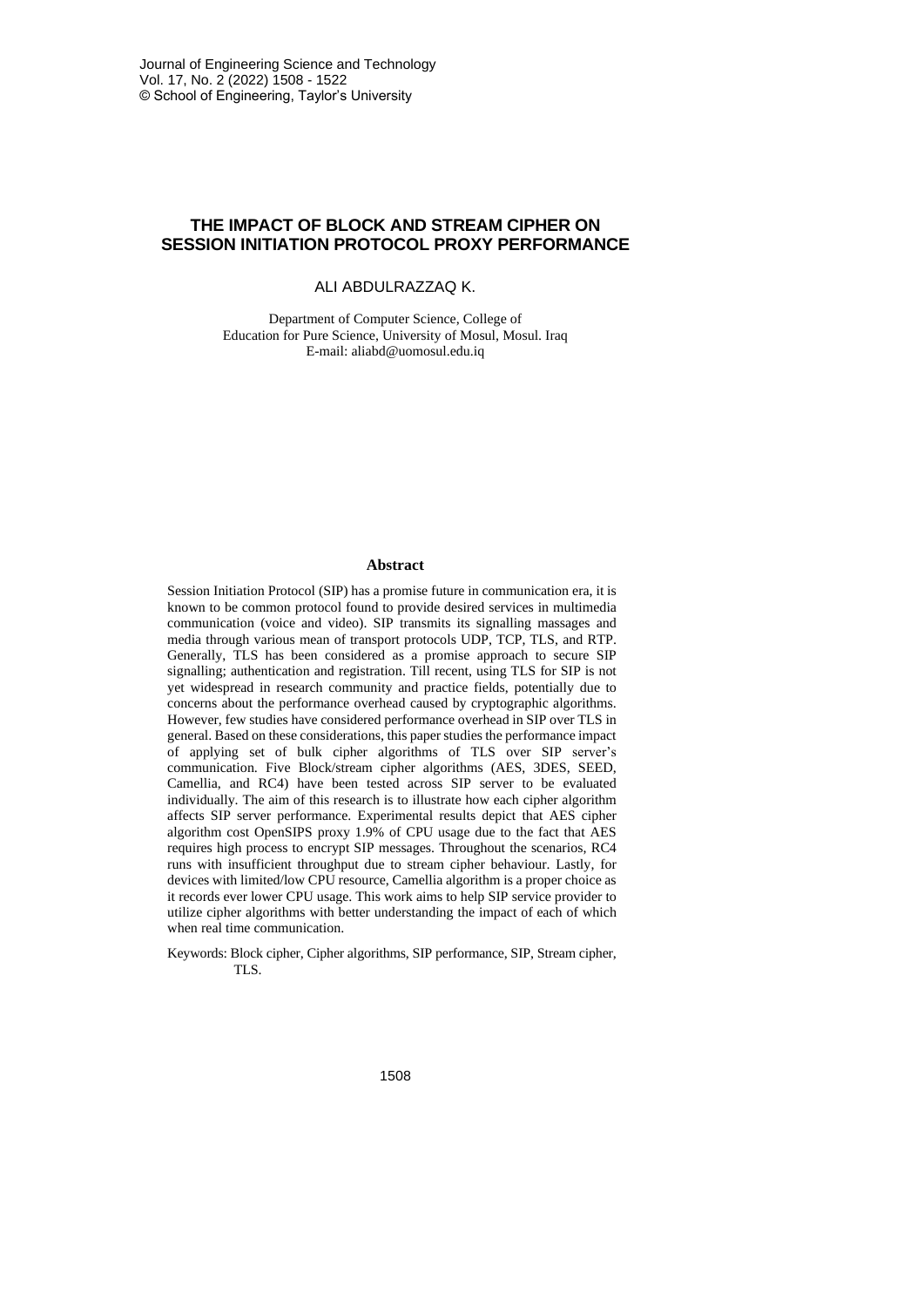## **1.Introduction**

SIP (Session Initiation Protocol) [1] is a proper choice for handling voice over IP communication due to its flexibility, simplicity, and QoS. SIP is a signalling protocol used as a reliable technique for initiating, modifying and terminating multimedia sessions. Technically, SIP works jointly with SDP (Session Description Protocol) [2] as multimedia parameters' descriptor and transmitting data (signalling and/or audio) via various transport protocols such as UDP (User Datagram Protocol) or TCP (Transmission Control Protocol) [3]. However, none of them are secured enough, they are providing no signalling confidentiality, authenticity, or integrity. Given a trace of SIP connectivity, attackers can sniff sensitive information like who is communicating with whom, when, and what is being said. Thus, SIP uses TLS (Transport Layer Security) protocol as a preferred transport protocol to secure its connectivity [4].

TLS protocol is found to ensure encryption, authentication, and data integrity for transmitting information over networks. Major standards Internet applications including web, email, and real-time multimedia communication have all adopted TLS as the core security protocol. TLS protocol is processed in two phases [5]: first phase called handshake, in this phase several agreements are set between client and server, such as TLS version, compression method, and cipher suite. Cipher suite string includes the following algorithms; server authentication, key exchange, bulk/stream encryption, and measure digest. This agreement (cipher-suite string) is offered by the client and to be accepted by the server side based on a proper and preferable algorithm. In particular, the main actions in this phase are to establish a shared session key (private and/or public). Also, the client and server have to authenticate (optional) each other via certificate. This certificate is provided by a trusted third-party called Certification Authority (CA) [6]. The second phase in TLS protocol is called record layer, in which data within each record is encrypted/decrypted using the negotiated block cipher [7].

As the security concern widen with TLS protocol, variant of block cipher algorithms has been deployed to meet the desired security criteria. Block cipher algorithms includes RC4, 3DES, AES, SEED, Camellia, and Blowfish, each of which are complex in nature and have variant structure. That in turn cause SIP service providers pay extra concern in deploying TLS with low level of understanding the impact of heavy algorithms there [8]. Thus, further studies have to be conducted on how much each block cipher is affectively impact SIP server.

The main objective of this research is to provide an experimental performance study of the impact of using each block cipher algorithm on SIP server. One algorithm has different block size, key size, box structure which all yields in deferent performance while deploying SIP over TLS. Performance evaluation uses library and kernel profile to examine and explain SIP server performance. Three parameters are utilized to evaluate block ciphers performance such as CPU usage profile, call response time, and throughput under different scenarios: inbound, outbound, and multi-to-one proxy. In addition, this research offers a guideline to highlight a preferable block cipher for SIP service provider and in which circumstances.

In literature, several studies have been conducted on TLS performance in general or in other application such as web servers. Shen et al. [9] studied the impact of TLS on SIP server in general with different TLS actions; TLS session reuse, mutual authentication, and then compare it with UDP and TCP. Shen et al. [10] investigated the performance impacts of SIP server using TLS and SRTP as secured protocols and compare it with UDP and TCP as non-secured protocols. Müller et al. [11] proposed a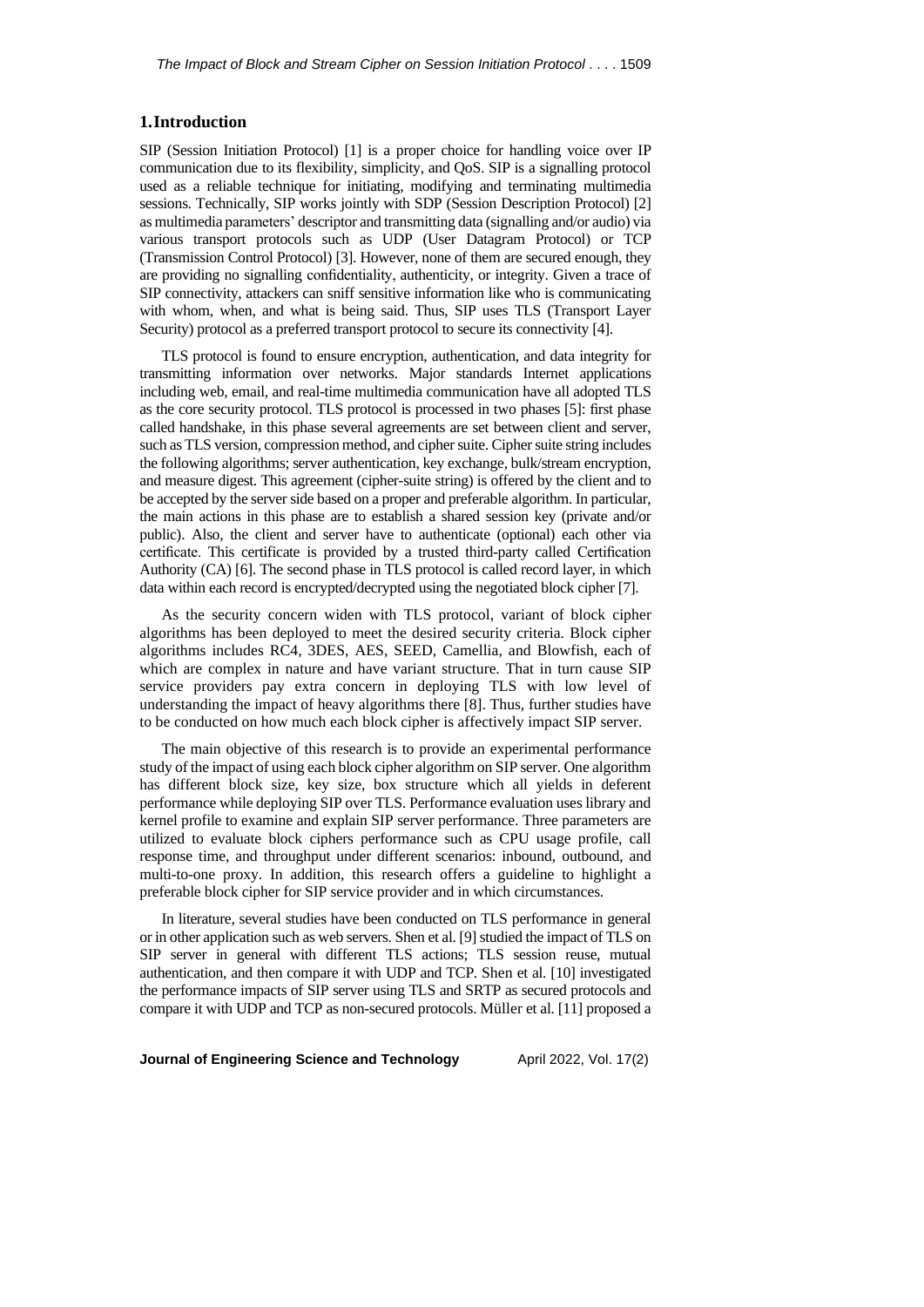benchmarking approach to determine the performance impact of TLS in cloud database system (DynamoDB and Cassandra) in general with no concern about cipher suite algorithms. Adrianto and Lin [12] studied the resource consumption in IoT platforms when it uses TLS handshake and Record layer. Zhao et al. [13] profiled the TLS processing and show how the crypto algorithms affect SSL. Also, the overall effect of SSL performance in a web server environment has been analysed by showing the time spent into crypto and non-crypto portions. However, none of the literature have concerned about block cipher algorithms with SIP server.

The first three sections show the background on SIP, TLS, and Block cipher algorithms. Section 5 presents the Methods of this paper. Later, Section 6 discusses the experimental results and shows the final finding of this research. Last, conclusion is presented in Section 7.

### **2.Session Initiation Protocol**

SIP is a signalling protocol defined and adopted by the SIP Working Group, under the umbrella of Internet Engineering Task Force (IETF). The protocol was published with the first issue of RFC 3261 [1] toward the status of a proposed standard. In general, SIP is commonly used for triggering and controlling multimedia sessions (voice, video) by establishing, modifying and terminating sessions [14].

SIP cooperates with SDP (Session Description Protocol) [2]. SDP is responsible of setting multimedia parameters such as IP version, port number, and voice codecs for RTP (Real-Time Transport Protocol) streams [15].

During call setup, SIP at session layer delivers data to next layer through TLS protocol, specifically in TLS record layer. Record layer is responsible of symmetric cryptography, fragmentation, encryption/decryption then sending/receiving TLS messages to/from the transport layer, preferably TCP. It is worth to mention earlier that TLS protocol applied to SIP signalling session only (call setup) over reliable protocol such as TCP. In other words, transferring media (voice, video) will be handled using unreliable protocol UDP which in practice, it is not recommended to use TLS over it [16].

SIP and TLS server are possible to be located physically in one machine for to avoid external network factors. Once the SIP server receives an INVITE message from the client, initially the SIP sever will check wither the client willing to communicate with TLS or not. If the client holding the TLS header in it SIP message the SIP server will invoke SSL server for encryption/decryption process, see Fig. 1.



**Fig. 1. Message exchange diagram.**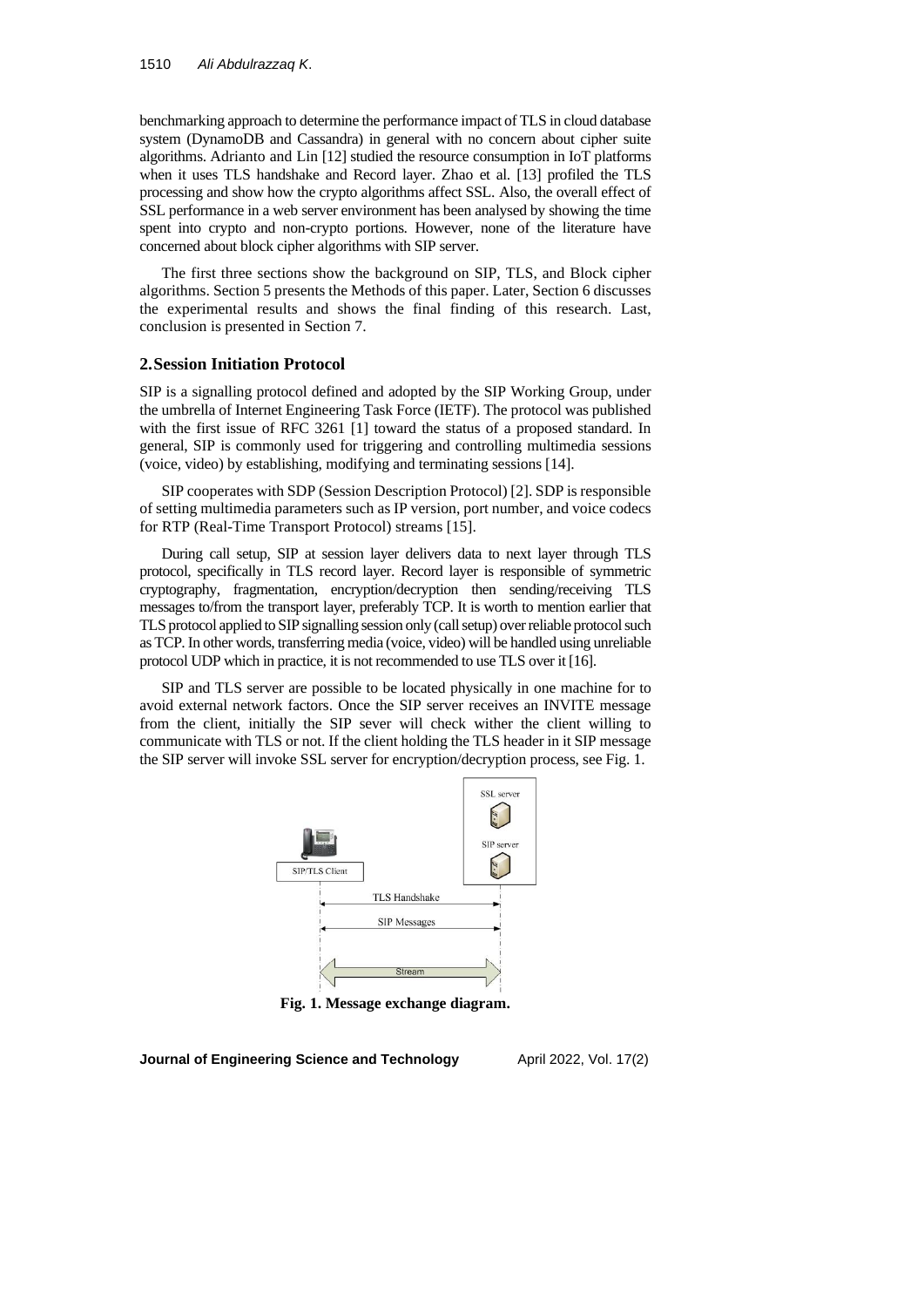## **3.Transport Layer Security (TLS)**

TLS protocol is found to create a secure connection between server and client, to obtain high authenticity, integrity, and confidentiality. Technically, TLS protocol achieved through two processing layers which are handshake and record layers. Handshake layer adopts different Public Key Cryptography (PKC) algorithms for identity authentication and cipher suite negotiation. However, cipher suite string offers most preferable cryptographic algorithms between clients and server [17].

Every SSL/TLS connection in handshake triggers the negotiation between two parties that describes the details of TLS connection between UAC and SIP server [18]. In this stage, the handshake decides what cipher suite will be used to encrypt communications, verifies the server (and the client optionally), and establishes a secure connection prior data transmission [19].

After the handshake phase complete, record layer will be invoked to transmit data between server and client. Data will be secured and ready to be transmitted using symmetric cryptographic algorithms that already been accepted during handshake steps.

Record layer protocol submits messages for transmission, fragmenting the data into manageable blocks, data compression (optional), applying a MAC, encryption, and delivering to lower-level(TCP). At the receiving side the reversed active will take place.

A bulk cipher is a symmetric encryption algorithm where the actual amount of data will be encrypted/decrypted [20]. There are two types of bulk ciphers in TLSv1.2 which are block and stream ciphers. A block cipher encrypts data in blocks of bytes. During the TLS development, meanwhile several Bulk cipher algorithms have been proposed, each of which provides variant level of security and performance. Block ciphers include Triple-Data Encryption Standard (3DES) (168-bit), Advanced Encryption Standard (AES), SEED, and Camellia which are the most common block ciphers in research community.

Stream cipher encrypts 1 byte of data at a time, converts a key to a key stream to encrypt serious of Bytes and produce cipher text. The received part will convert the shared key to the exact key stream and decrypts the plaintext back to data. RC4 (128 bit) is the most common stream cipher [21].

It is worth to mention here, that all the operations mentioned earlier in TLS section such as obtaining certificate, key generation, signature, and certificate authenticity are all occurred once during connection setup. Whereas bulk cipher invoked with each data transmission. That, however, motivates the author of this paper research to concern about bulk cipher algorithms' performance as it considers a real factor that affects SIP server real time performance when TLS protocol is deployed.

## **4.Bulk Cipher Algorithms**

A cipher suite is a set of cryptographic algorithms essential for TLS protocol setup in order to secure end-to-end connection. The cryptographic algorithms are used for handshake along with record layer operations including key (public and/or private) exchange, signature to handle authentication, bulk data encryption, and message integrity. A cipher suite string example shown in Fig. 2.

In this research only bulk cipher algorithms have been considered while keeping other algorithms unchanged. There are several types of bulk cipher algorithms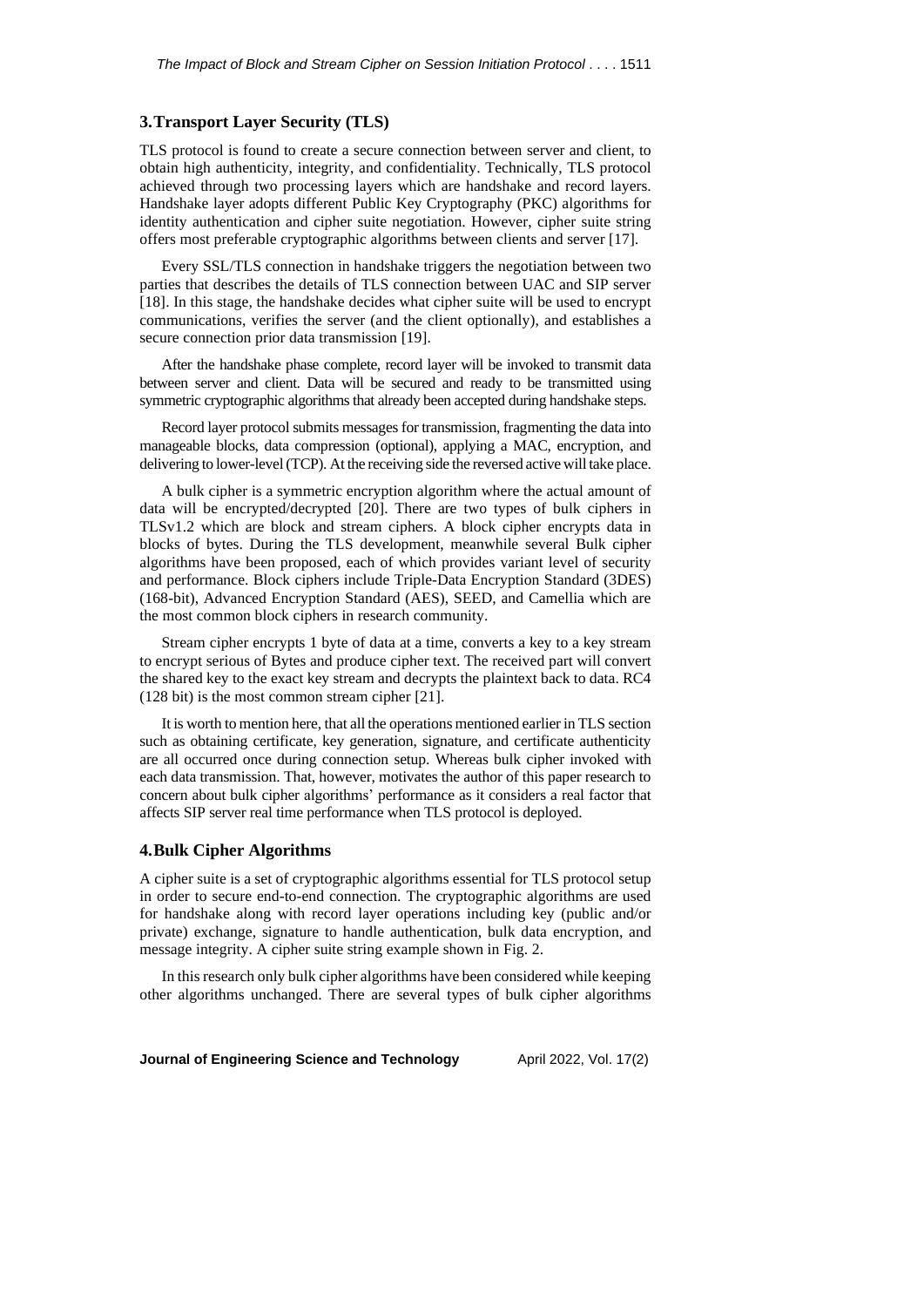known in the research community and most used in practice. Bulk ciphers algorithms are briefly listed at the following and summarized in Table 1.



**Fig. 2. Example of cipher suite string.**

- Advanced Encryption Slandered (AES): AES is an iterative cipher, based on 'substitution-permutation network'. Thus, AES deals with 128 bits of a plaintext block as 16 bytes. AES uses 128, 192, and 256-bit keys with number of rounds 10, 12, and 14 respectively. Technically, each of these rounds are using different 128-bit round key, originally they are calculated from the initial AES key [22]. AES is computed using bytes rather than bits.
- Triple Data Encryption Standard (3DES): 3DES is a symmetric key block cipher [23]. 3DES in fact use DES cipher algorithm but with three times for each data block. By which, 3DES will provide more secure encryption of DES. 3DES operates with 168-, 112- or 56-bits key and it use a block size 64 bits using 48 DES-equivalent rounds.
- Camellia: Camellia is a symmetric key block cipher with 128 bits block size using key sizes of 128, 192 and 256 bits. Camellia algorithm found by Mitsubishi Electric and NTT in Japan. However, Camellia works either with 18 or 24 rounds using (128-bit), 192- or 256-bits key respectively. Camellia implemented with (four) 8×8-bit *S-boxes*that supported with both input/output transformations and logical operations. In addition, Camellia cipher is implemented with input and output key whitening [24].
- SEED: this algorithm is a 128-bit key symmetric block cipher that is designed to use the S-boxes and permutations. SEED has 128-bit key length with 128-bit block size. It uses Feistel structure with a 16-round [25]. The 128-bit block is divided into two sub-blocks which are 64-bit left and 64-bit right. Initially, the right block taken as an input for the next round function (*F*), with a 64-bit subkey *Ki* that generated by key schedule. Left block considered as the most significant 64-bit input, while Right is the least significant 64-bit.
- Rivest Cipher 4 (RC4): RC4 is a stream cipher utilizes key size 40-2048 bits and a stream of 2064 bits for 1 round. RC4 is known wildly for its simplicity and high performance in software. Meanwhile, several vulnerabilities have been discovered in RC4 leading it insecure [26].

| <b>Bulk Cipher</b> | <b>Key size</b>       | <b>Block size</b> | Round          |
|--------------------|-----------------------|-------------------|----------------|
| <b>AES</b>         | 128, 192, and 256-bit | 128 bits          | 10, 12, and 14 |
| 3DES               | 168, 112 or 56 bits   | 64 bits           | 48             |
| Camellia           | 128, 192 and 256 bits | 128 bits          | 18 or 24       |
| <b>SEED</b>        | 128 bits              | 128 bits          | 16             |
| RC4                | 40-2048 bits          | 2064 bits         |                |

**Table 1. Bulk ciphers algorithms.**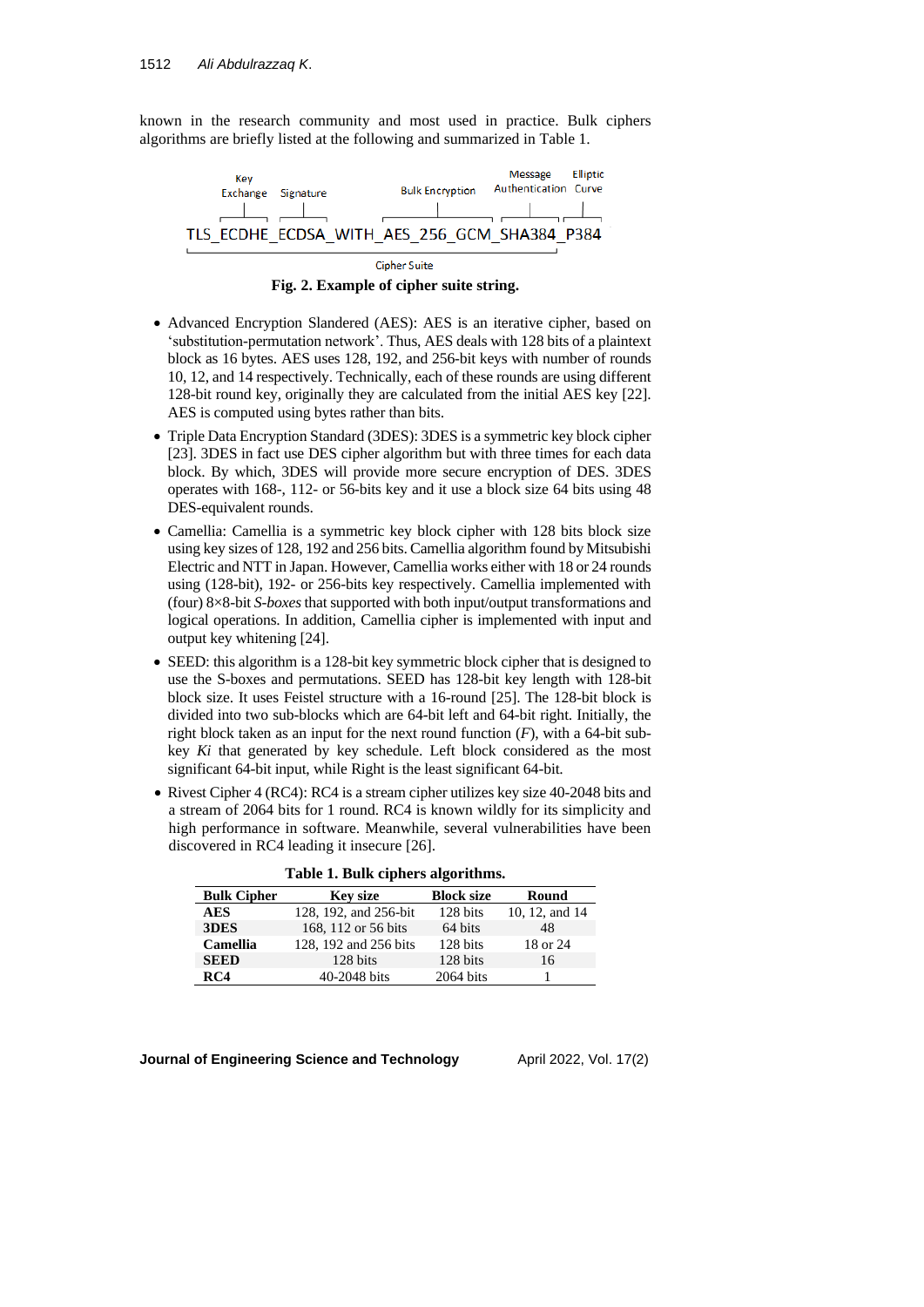## **5. Methods**

The next subsection illustrates the testing environment by showing the test bed used server, the SIP traffic generator to SIP proxy, and the network elements specifications. By nature, each algorithm developed with different key size series for example AES uses 128, 192, and 256, whereas 3DES uses 168, 112, and 56 bits. Due to this various structure in each algorithm the test has considered only the largest Key size from each algorithm in order to test the highest effect from each one.

### **5.1.Test bed server**

OpenSIPS [27, 28] server is used as testing bed platform for TLS cipher algorithms performance. OpenSIPS version 2.4.3 proxy is an open source freely-available server with high level of compatibility, reliability, connectivity, and fully TLS supported environment. TLS parameters are configured by OpenSIPS logic route and routing script. For better route tracing, OpenSIPS configured as a stateful proxy. To support *TLSv*1.2 protocol, OpenSIPS interoperates with OpenSSL server version 1.0.2*g* to support SIP with TLS libraries. Logically, all the servers involved in this test are running on the same machine (Ubuntu 16.4 server).

Several configurations have been applied to OpenSIPS server in order to meet all our testing scenarios. In particular, Diffie-Hellman and Elliptic Curve key exchange algorithm have been added into OpenSSL server individually by generating a *DH param* file using *openssl dhparam -out dhparam*.*pem* 4096. Later, OpenSIPS will refer to the generated file using parameter configuration. Also, we have made each call achieved individually through a new connection each time by opening a new port connection to avoid TLS resumption to same UAC even it has the same IP address. This is required for multiple connection mode between the UAC and UAS. We also made configuration regarding *NONCE* parameter that increasingly prevented SIPp client from generation high load test toward OpenSIPS proxy due to the limited initial value set in *MAX\_NONCE\_INDEX*. Manually we have increased the value from 100,000 to 1,000,000 to be sufficient for high load test.

## **5.2.SIP traffic generator**

SIPp is a de facto standard tool utilized to generate SIP traffic toward SIP server [29]. SIPp clients are used as UAC and UAS individually in end-to-end devices. SIPp is used to generate SIP traffic from source UAC toward distention UAS. Besides, it has ability of message modification using high customized XML language. In this research SIPp is selected due to its ability to generate high load SIP traffic and deal with TLS parameters smoothly. SIPp in order to work with TLS, SIPp compiles by adding the *"--with-openssl*". Note that certificate and keys files (*user-cert*.*pem* and *user-privkey*.*pem* respectively) in the server side have to be added manually at the same directory of SIPp client [30].

#### **5.3.Network elements**

The testing environment has implemented in a local network, all machines are isolated on a 1000-Mbps to avoid exterior factors. SIP over TLS testing scenarios is implemented inside an OpenSIPS server, specifically SIP proxy. The proxy is connected with two legs connections which are TLS-over-TCP and TCP devices. The first leg connection from UAC to server is carried over TLS connection, whereas the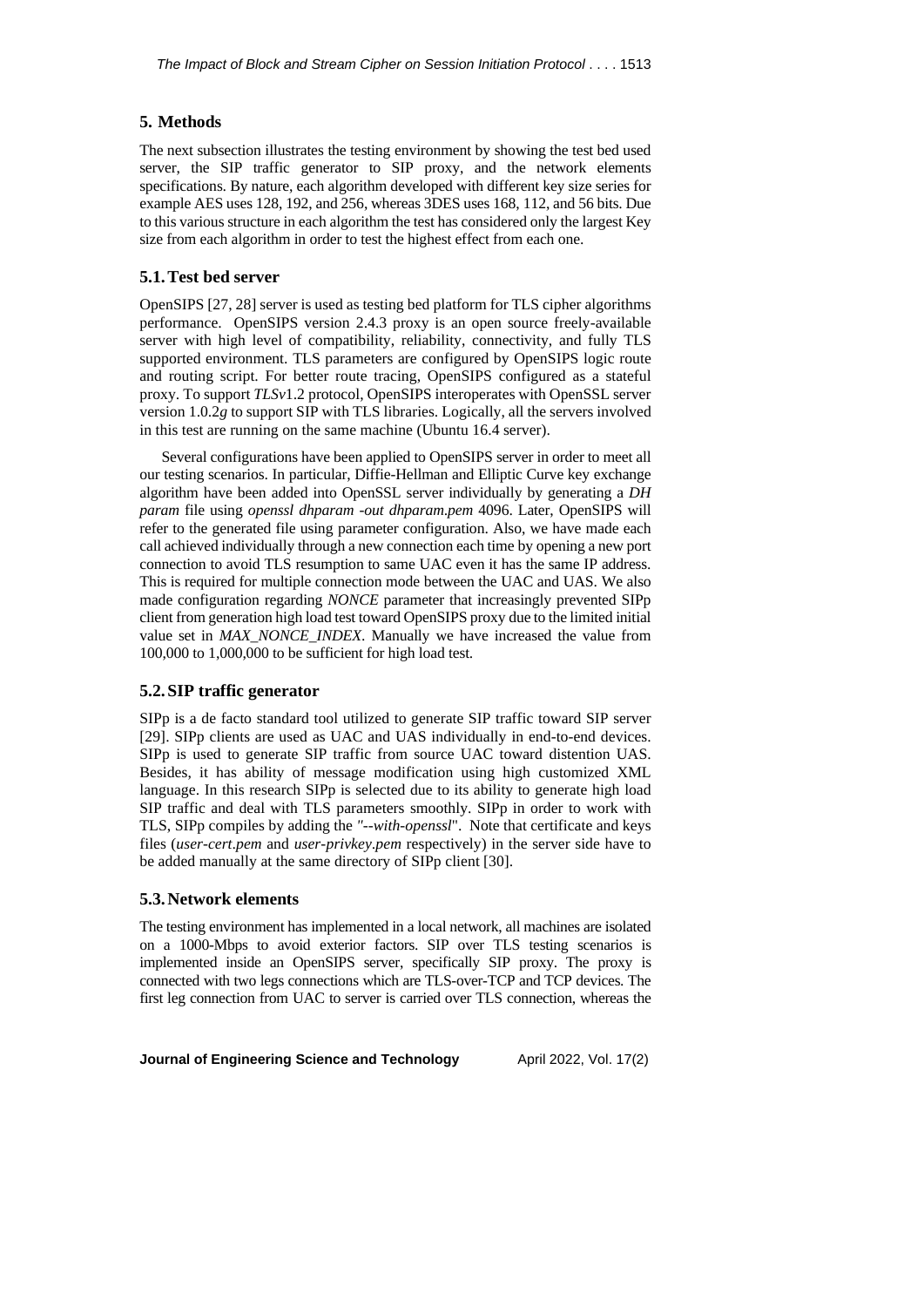second leg, server to UAS is connected without TLS. SIP server is configured with TLS interface by listening to a separated port which is 5061. Table 2 provides a hardware specification for all devices involved in SIP testing over TLS cipher algorithms.

| <b>Entity</b>                     | <b>SIP proxy Server</b>                      | <b>UAC Machine</b>          | <b>UAS Machine</b>       |
|-----------------------------------|----------------------------------------------|-----------------------------|--------------------------|
| Domain<br>name/IP                 | IP <sub>v</sub> 4: 192.168.1.30              | IPv4: 192.168.1.40          | IPv4: 192.168.1.50       |
| <b>Machine Model</b>              | Dell-Vostro (PC)                             | Dell-Vostro Laptop          | Lenovo B570e Laptop      |
| <b>Operating</b><br><b>System</b> | Ubuntu 16.04.5 server                        | Debian Stretch<br>version 9 | Debian Stretch version 9 |
| <b>Kernel</b>                     | $4.4.0 - 131$ -generic                       | 4.9.0-7-686-pae             | 4.9.0-7-686-pae          |
| <b>RAM</b>                        | 2 Giga Byte                                  | 2 Giga Byte                 | 4 Giga Byte              |
| <b>CPU</b>                        | 3.00GHz (disabling<br>other core processors) | 900@2.20GHz                 | $i3-2310M$ @ 2.10GHz     |
| <b>Openssl server</b>             | Version $1.0.2g$                             | Version $1.0.2g$            | Version $1.0.2g$         |

| Table 2. Hardware specifications for the test bed. |  |  |  |
|----------------------------------------------------|--|--|--|
|----------------------------------------------------|--|--|--|

# **5.4.Testing scenario**

The workload is a SIP call generated from the SIPp client toward the SIP server. The workload is increased dramatically starting from 10 calls per second (cps) till the desired load 1000. This proxy runs under 5 bulk cipher algorithms and omitting the other cryptographic algorithms such as key exchange, signature, and message integrity. Testing is conducted based on 3 topologies which are inbound, multi-toone, and outbound proxy by evaluating the following parameters:

- CPU utilization (using one processor and disabling other cores).
- Throughput (measures kbps).
- Call response time (round trip SIP message).

Initially, test runs for 1000 calls in prior to ramp up the server machine before the actual testing is taken. Also, results are obtained from the average of three consecutive test runs. Figure 3 shows testing topologies.



**(a) Inbound. (b) Outbound.**



**(c) Heterogeneous Clients (Multi-to-One).**

**Fig. 3. Test environment for SIP proxy.**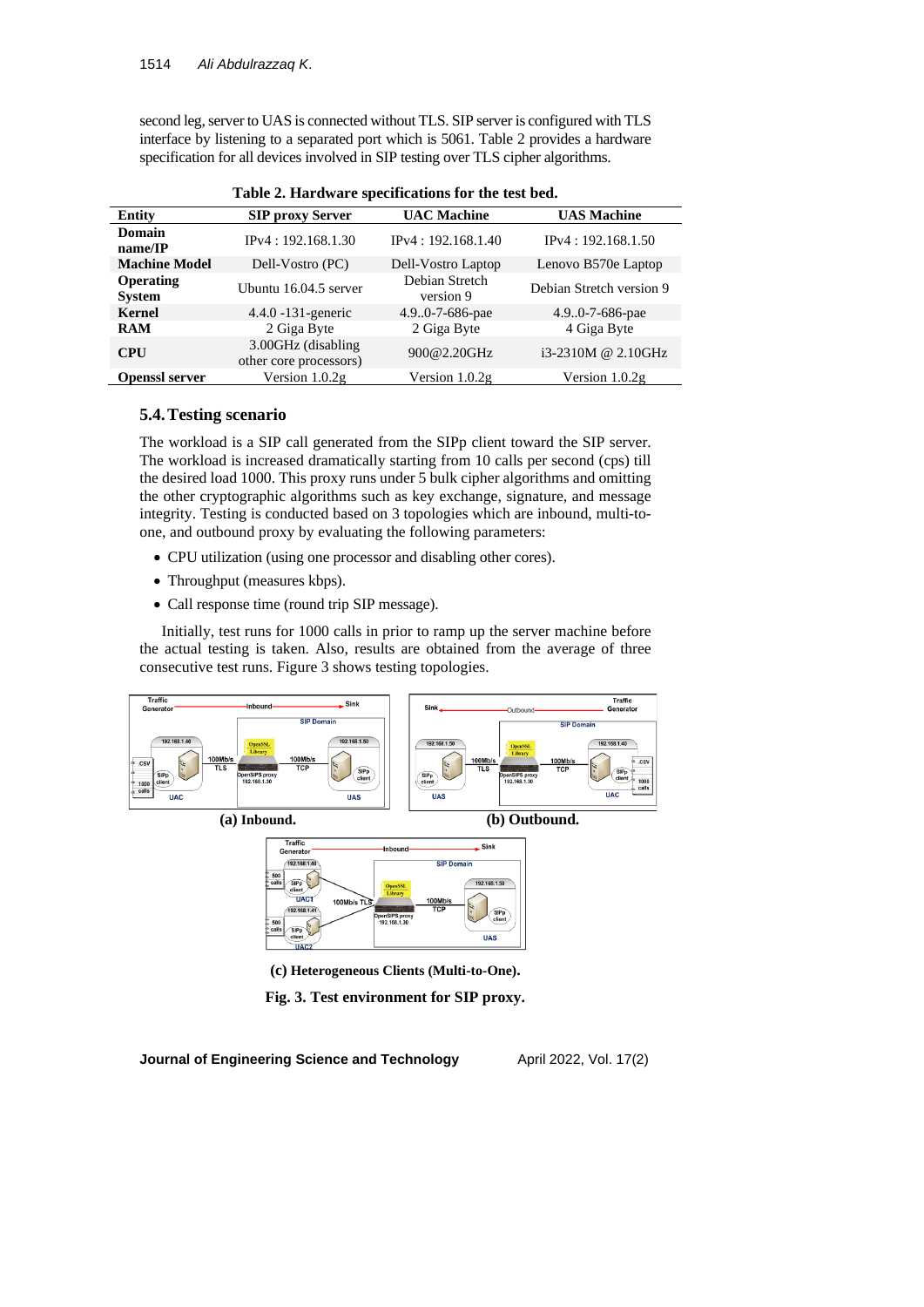## **6. Experimental Results**

The results have been conducted from different topologies and configuration scenarios. The results obtained from different overheads caused by the heavy calculation of cipher algorithms. From which, there will be 12 teststo carry out during thisresearch obtaining various results regarding the OpenSIPS proxy over different cipher algorithms.

#### **6.1.Inbound proxy**

Figure 4 shows the CPU usage percentage for the inbound proxy scenario using five bulk cipher algorithms. Each bar presents how much CPU usage each algorithm costs. It is obviously seen that the AES cipher algorithm cost the OpenSIPS server to perform with highest CPU utilization that is due to the fact that the AES requires high process for encryption by using 10 rounds with different 128-bit key which are originally obtained from the initial AES key. SEED and 3DES are both run with normal CPU usage to hit around 1.8%. When Camellia is used, OpenSIPS reports the lowest CPU usage while operating this algorithm, that is due to the normal four 8×8-bit S-boxes is used with input and output logical operation and affine transformations. The most significant CPU cost components is an AES algorithm, resulting higher security concern [31].

Throughput performed with opposite perspectives compared to CPU usage section. From Fig. 5, AES wins over other algorithms with a throughput 78.81% Kbps. 3DES performs at the fair position in both sections CPU and throughput that is because the normal key operation that been used in this algorithm [32]. With no doubt, RC4 algorithm processed with lower throughput in this section that is from the fact that the RC4 is a stream cipher. Stream cipher converts text by taking 1 byte (8 bits) of the plain text at a time while other algorithms (block ciphers) take the entire block (64 bits or more) at a time. In contrast to CPU usage, Camellia algorithm performs in satisfactory level to reach 78.79 Kbps which almost close to AES. As can be seen, the AES and the Camellia algorithms with inbound proxy scenario enjoy the most obvious boosts in throughput, by about 78.81 and 78.79 Kbps respectively.







The high performance of Camellia is from the nature design of its logical operations and table lookups that aims to provide high-speed implementations on hardware and software systems. Other benchmark works have adopted same claim of Camellia performance. Aoki et al. [33] recommended Camellia in hardware implementation to occupy only 7.875 K gates using a 0.11 μm when using 128-bit block ciphers.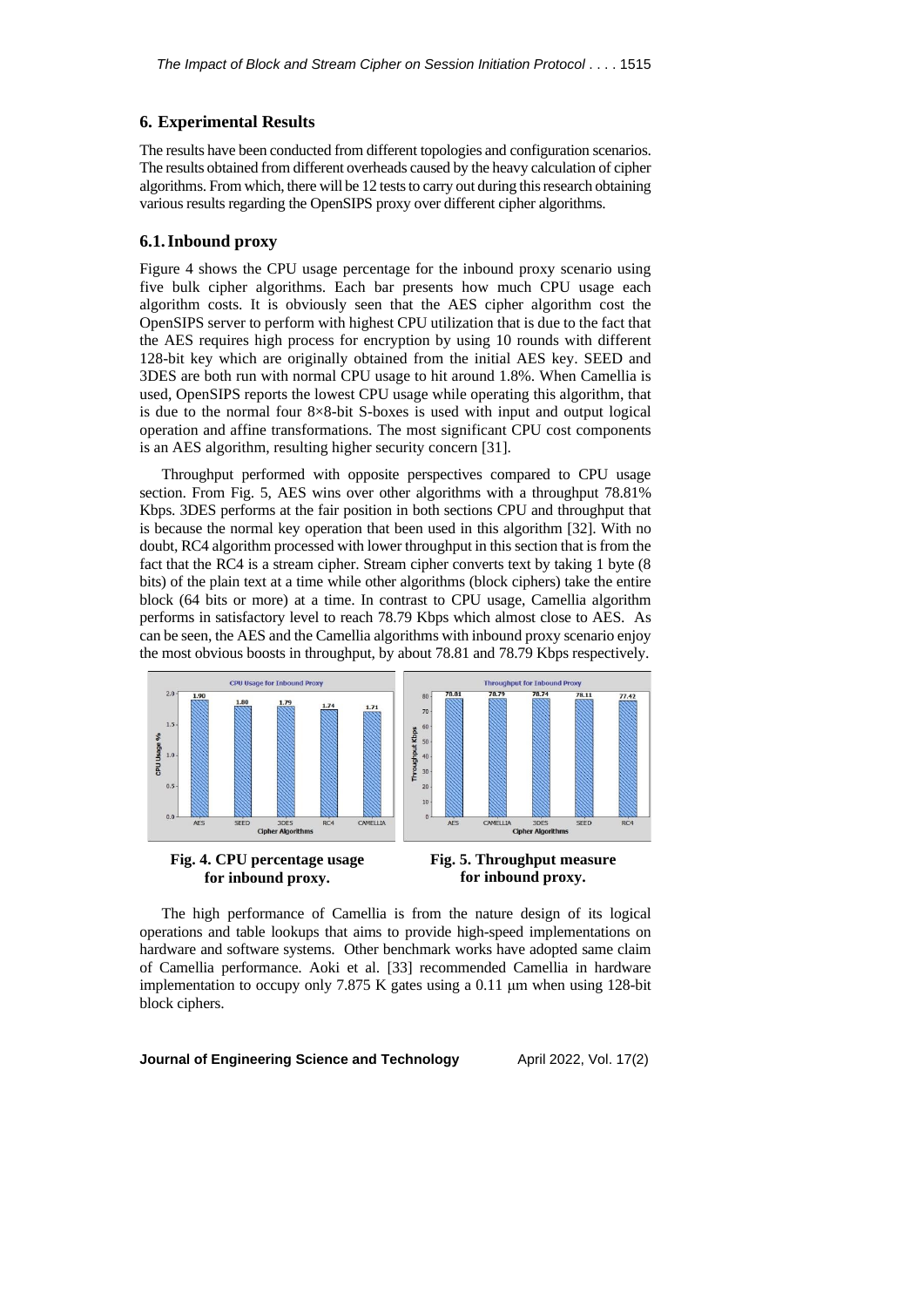Regarding the Call Response Time (CRT) calculation, from Fig. 6 readers clearly notice that AES algorithm has longest response time from source to destination and back to source again. That is because again the AES requires high load processing to include 10 rounds with different 128-bit key, each round calculates its key from the initial key. Despite of Camellia perform well in CPU usage and throughput, it costs the OpenSIPS proxy to handle its calls with long response time to reach 30 ms. RC4 and 3DES are both perform in acceptable response time in the range of 20ms. Whereas SEED algorithm requires less response time to handle its calls with optimum value to reach 17ms which consider almost idle. Other researchers have also claimed the acceptable performance of RC4 such as in [34] as it uses two parallel outputs that however decrease the time consumption. Also, Jindal and Singh [26] have turned the attention to the additional byte generated from Key2 phase and xored which enhance the performance in term of time.

All the algorithms evaluated in this scenario are still in the range of acceptable response time which is 150ms (37, 30, 28, 22, and17 for AES, Camellia, RC4, 3DES, and SEED respectively), stated in ITU-T G.114 recommendation and SIP server benchmark [1]. Clearly can notice that SEED algorithm wins over other algorithms by accomplishing its call setup with fastest response time which in turn gain the privilege of using security with acceptable performance.



**Fig. 6. Call response time for inbound proxy**

# **6.2.Outbound proxy**

In this scenario the OpenSIPS proxy acts as UAC where it has to establish TLS connection with the next hop (server or client) see Fig. 4. From Fig. 7, one can notice that the CPU usage in this scenario with AES is about 19% of that one from inbound scenario. As mentioned earlier that the AES is processed with long serious of operations to encrypt the text. However, at the previous section the AES used to decrypt the incoming messages but in this section the encryption is used. Camellia algorithm consumes low CPU sources compared to the other algorithms, 2.09% of CPU. RC4 again utilized low CPU cycles in outbound proxy that is due to the small code size which is in range of 1 KB. These measurements are not far from [35] results when they use the 8-bit processor Intel 8051: they claimed the speedoptimized when the key setup takes 43246 clock cycles compared to other setups.

An interesting observation from Fig. 7 is the cost of CPU consumption to all algorithms, which are substantially higher than in the previous scenario. This is from the fact that proxy in the outbound mode acts as TLS client and required to verify the certificates presented by the UAS [32], which was not present in the inbound mode.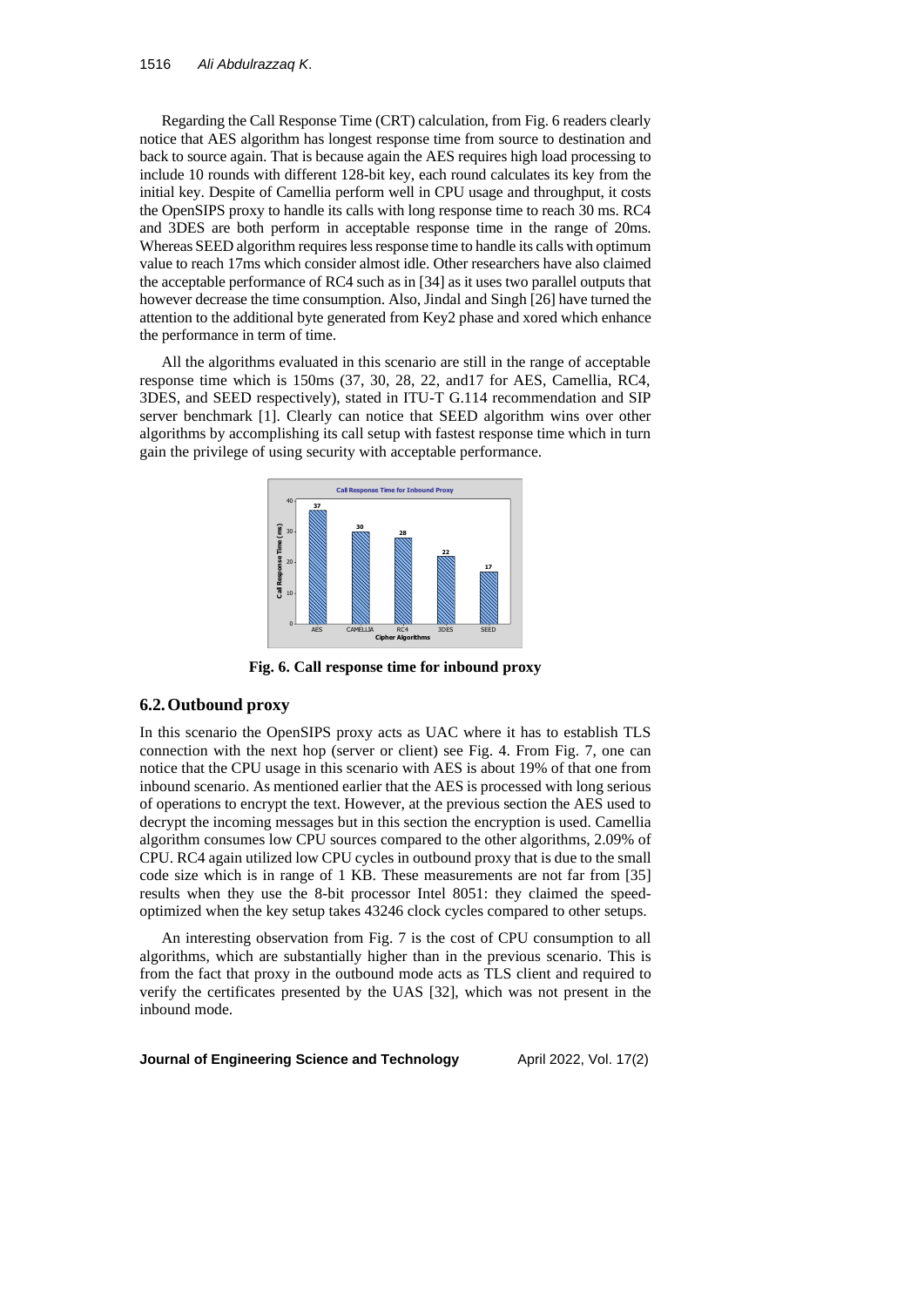Figure 8 present the OpenSIPS proxy throughput when the server acts as an outbound proxy. Clearly, RC4 algorithm comes up with low throughput which is 77.52 Kbps that is because the RC4 is a stream algorithm and OpenSIPS proxy in this section is sending SIP messages toward the client as 1 Byte each time. Nevertheless, this is not a drawback for this algorithm in all ways because throughput in this case is measured in 1 second beside RC4 performs well with CPU usage. We have to mention here that RC4 is considered as a low security algorithm and there is a recommendation to avoid this algorithm [26]. Interestingly, AES algorithm records sufficient throughput against other algorithms to hit 78.98 Kbps. That however made AES as a good choice algorithm to be used in SIP security using TLS. Camellia also performs in an optimum level of throughput with amount of data 78.89 kbps to be higher with 1 kb from the next algorithm, 3DES.



**for outbound proxy.**

**Fig. 8. Throughput measure for outbound proxy.**

In this scenario the response time is calculated from the round trip starting from the OpenSIPS proxy toward the next hop then back track to proxy again. It is clearly notice that the AES registered the worst position in Fig. 9 that is due to the extra process calculations that been occurred in the encryption/decryption sessions.

|                         |          |     | <b>Call Response Time for Outbound Proxy</b> |                          |      |      |  |
|-------------------------|----------|-----|----------------------------------------------|--------------------------|------|------|--|
|                         | 40       | 40  | 38                                           |                          |      |      |  |
|                         | $30 -$   |     |                                              | 32                       | 26   |      |  |
| Call Response Time (ms) | $20 -$   |     |                                              |                          |      | 23   |  |
|                         | $10 -$   |     |                                              |                          |      |      |  |
|                         | $\Omega$ | AES | CAMELLIA                                     | RC4                      | 3DES | SEED |  |
|                         |          |     |                                              | <b>Cipher Algorithms</b> |      |      |  |

**Fig. 9. Call response time for outbound proxy.**

There is a (3 ms) of time differ between AES algorithm from the previous scenario associated to the key verification process that occur in the server side. Camellia is faster than AES in (2 ms) but is provide low performance in other calculations such as CPU usage and throughput. Unlike the CPU usage and throughput, response time with SEED algorithm records the best in this scenario which is faster than AES around 17 ms. Table 3 presents all the data collected from the testing evaluation.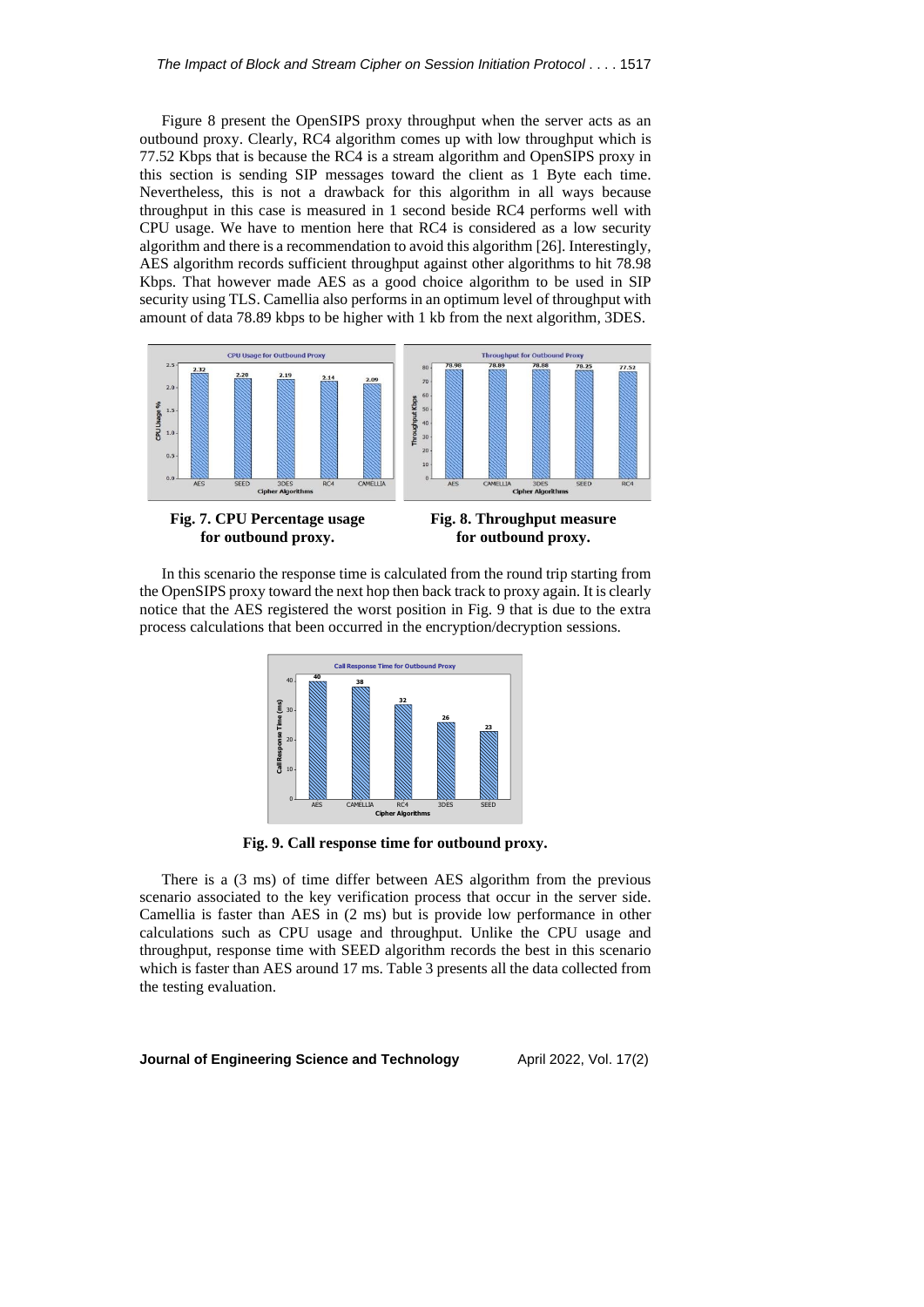| <b>Algorithms</b> | CPU (%) | Throughput (Kbps) | $CRT$ (ms) |
|-------------------|---------|-------------------|------------|
| <b>AES</b>        | 2.32    | 78.98             | 40         |
| <b>SEED</b>       | 2.20    | 78.25             | 23         |
| 3DES              | 2.19    | 78.88             | 26         |
| RC4               | 2.14    | 77.52             | 32         |
| Camellia          | 2.09    | 78.89             | 38         |

**Table 3. Outbound SIP proxy performance with three parameters.**

#### **6.3. Heterogeneous clients (Multi-to-One)**

In this experiment, two different SIPp clients generate traffic toward OpenSIPS proxy. The aim of this experiment is to examine SIP server over TLS scalability by handling 1000 callers from different clients. The topology in this experiment has two source nodes (each generate 500 calls) and one destination node (sink) using TLS across five different cipher algorithms. Note that both clients are sending the traffics simultaneously. In this scenario, Call Response Time is omitted and cannot be calculated from two different SIPp clients.

Figure 11 shows the CPU usage of the OpenSIPS proxy for 5 variant cipher algorithms. Clearly we can notice that the SEED algorithm cause OpenSIPS proxy to use 3.28% of CPU, the extra usage is come from the multi-TLS threat established between the two clients (source) and the OpenSIPS proxy (destination). In this scenario SIP proxy have to manage multi-TCP sockets to establish TLS connection individually. AES has added additional 1.21% of CPU usage to SIP proxy over the one in inbound scenario; however, the said extra CPU usage is to manage the extra connection opened between end-to-end devices. Regarding to Camellia algorithm, it still consumes lowest CPU among other algorithms to hit 3.07%. 3DES copes with this scaling in a sufficient way by improving its position comparing to Fig. 4.



**Fig. 10. CPU Percentage usage for multi-to-one proxy.**

**Fig. 11. Throughput measure for multi-to-one proxy.**

It is fair to say that the SIP server throughput with two clients behaves like inbound scenario with extra bit of data associated to the connectivity setup from two devices. For instance, RC4 algorithm caused SIP proxy to receive calls extra data to reach 134.57 Kbps compared to 77.42 Kbps from one client scenario. From here we can conclude that two clients do not mean double of throughput amount. The extra amount is come from the TCP initial handshake for connection establishment. Worth to note that SIP proxy degrades its performance with AES algorithm when two scaling client is considered. AES in this scenario performs with 138.42 Kbps whereas SEED algorithm causes the proxy to gain 141.87 Kbps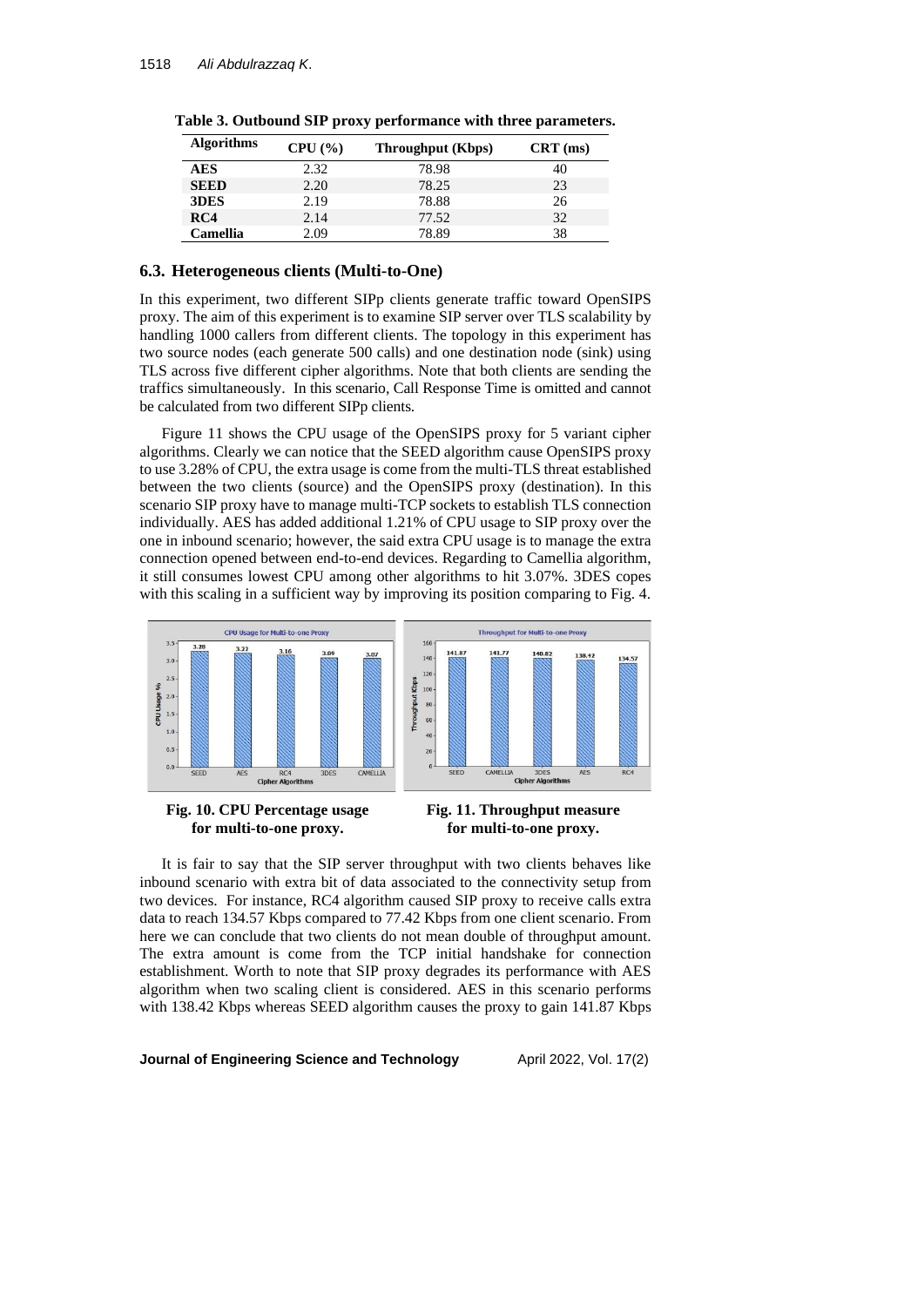due to the simple calculated operation for its encryption/decryption. From the scaling scenario there are several findings arisen here, throughput do not double by client increasing nor do algorithms behave same with single threat.

## **7.Conclusion**

Due to the ever-increasing demand of securing SIP communications, SIP service providers relay on TLS as a transport protocol to transmit SIP signalling messages securely. Several researches have been conducted on TLS protocol concentrating on security level; however, insufficient researches have been done on performance impact.

This paper studied the impact of deploying TLS cipher algorithms over SIP server. OpenSIPS server is chosen as a SIP proxy along with OpenSSL to support TLS library. From TLS, five bulk cipher algorithms are studied in this research to show how much each algorithm cost SIP server in term of CPU usage, Throughput, and Call Response Time.

In term of experiment, OpenSIPS proxy is implemented over three different scenarios each of which provides variant result finding. Through the experiments, TLS utilized one set of cipher suite string includes RSA for key exchange algorithm and SHA for message integration and authentication. AES cipher algorithm cost OpenSIPS proxy 1.9% of CPU usage (which is the highest among other algorithms) due to the fact that AES requires high process to encrypt SIP messages by using 10 rounds with different 128-bit key each time. However, Camellia algorithm performs out of the rest algorithm to register only 1.71% of SIP server's CPU.

Through all scenarios, RC4 witnessed to record insufficient throughput over all experiments because it is known to be stream cipher which is in fact converts text by encrypting 1 byte (8 bits) of the plain text at a time. Nevertheless, AES consume high CPU usage, it can perform great when throughput is considered when inbound proxy scenario is used. While for outbound scenario, SIP proxy acts as TLS client and it required to verify TLS connection certificates presented by the UAS. This as an extra process caused the proxy to add negligible amount of CPU usage and throughput data over other scenarios.

Finally, heterogeneous client scenario shows that SEED algorithm causes the proxy to gain 141.87 kbps which is higher from one client due to the extra TCP connection setup and socket management for each thread. Out of security talk, AES is somewhat performed better over other algorithms especially in throughput. For devices with limited/low resources such as CPU, Camellia algorithm will be a proper choice as it records ever lower CPU usage through the three scenarios. Future direction of this research can curve toward SIP registration with authentication using the one/all algorithms.

# **Nomenclatures**

| F  | Function |
|----|----------|
| Ki | Sub-key  |
| V  | Version  |

#### **Abbreviations**

3DES Triple Data Encryption Standard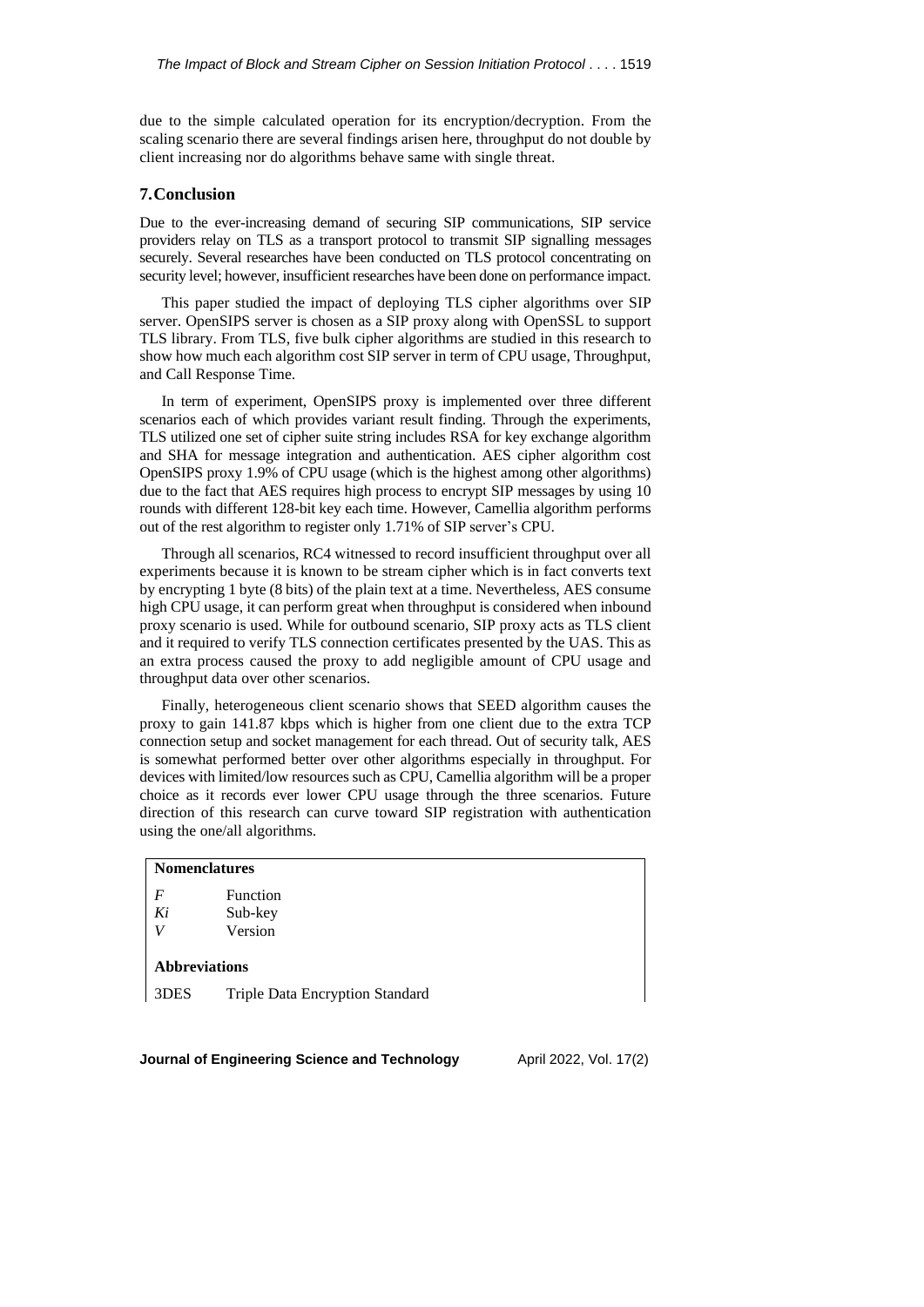| AES         | <b>Advanced Encryption Standard</b>            |
|-------------|------------------------------------------------|
| CA          | Certification Authority                        |
| <b>CPS</b>  | Call Per Second                                |
| <b>CPU</b>  | <b>Central Processing Unit</b>                 |
| <b>CRT</b>  | Call Response Time                             |
| DH          | Diffie-Hellman                                 |
| <b>IETF</b> | <b>Internet Engineering Task Force</b>         |
| <b>IoT</b>  | <b>Internet of Things</b>                      |
| IP          | <b>Internet Protocol</b>                       |
| IPv4        | <b>Internet Protocol Version 4</b>             |
| <b>ITU</b>  | International Telecommunication Union          |
| <b>Kbps</b> | Kilo Bit Per Second                            |
| MAC         | Message Authentication Code                    |
| Ms          | Millisecond                                    |
| PKC         | Public Key Cryptography                        |
| QoS         | Quality of Service                             |
| RC4         | Rivest Cipher 4                                |
| <b>RTP</b>  | <b>Real Time Protocol</b>                      |
| $S-Box$     | <b>Substitution Box</b>                        |
| <b>SDP</b>  | <b>Session Description Protocol</b>            |
| SIP         | <b>Session Initiation Protocol</b>             |
| SIPp        | <b>Session Initiation Protocol Performance</b> |
| <b>SRTP</b> | Secure Real-Time Transport Protocol            |
| SSL         | Secure Sockets Layer                           |
| <b>TCP</b>  | <b>Transmission Control Protocol</b>           |
| <b>TLS</b>  | <b>Transport Layer Security</b>                |
| <b>UAC</b>  | User Agent Client                              |
| <b>UAS</b>  | <b>User Agent Server</b>                       |
| <b>UDP</b>  | User Datagram Protocol                         |
| VoIP        | Voice over Internet Protocol                   |
| XML         | Extensible Markup Language                     |

# **References**

- 1. Rosenberg, J.; Schulzrinne, H.; Camarillo, G.; Johnston, A.; Peterson, J.; and Sparks, R. (2002). SIP: Session initiation protocol. RFC 3261, Retrieved March 22, 2018, from https://tools.ietf.org/html/rfc3261 .
- 2. Boucadair, M.; Kaplan, H.; Gilman, R.; and Veikkolainen, S. (2013). The session description protocol (SDP) alternate connectivity (ALTC) attribute. RFC 6947, Retrieved March 22, 2018, from https://tools.ietf.org/html/rfc6947.
- 3. Ali-Ahmad, H.; Munir, K.; Bertin, P.; Guillouard, K.; Ouzzif, M.; and Lagrange, X. (2016). Processing loads analysis of distributed mobility management and SIP-based reachability. *Telecommunication Systems*, 63(4), 681-696.
- 4. Shen, C.; Nahum, E.; Schulzrinne, H.; and Wright, C. (2012). The impact of TLS on SIP server performance: Measurement and modeling. *IEEE*/*ACM Transactions on Networking*, 20(4), 1217-1230.
- 5. Kaji, T.; Hoshino, K.; Fujishiro, T.; Takata, O.; Yato, A.; Takeuchi, K.; and Tezuka, S. (2006). TLS handshake method based on SIP. *Proceedings of the International Multiconference on Computer Science and Information Technology*. Wisla, Poland, 467-475.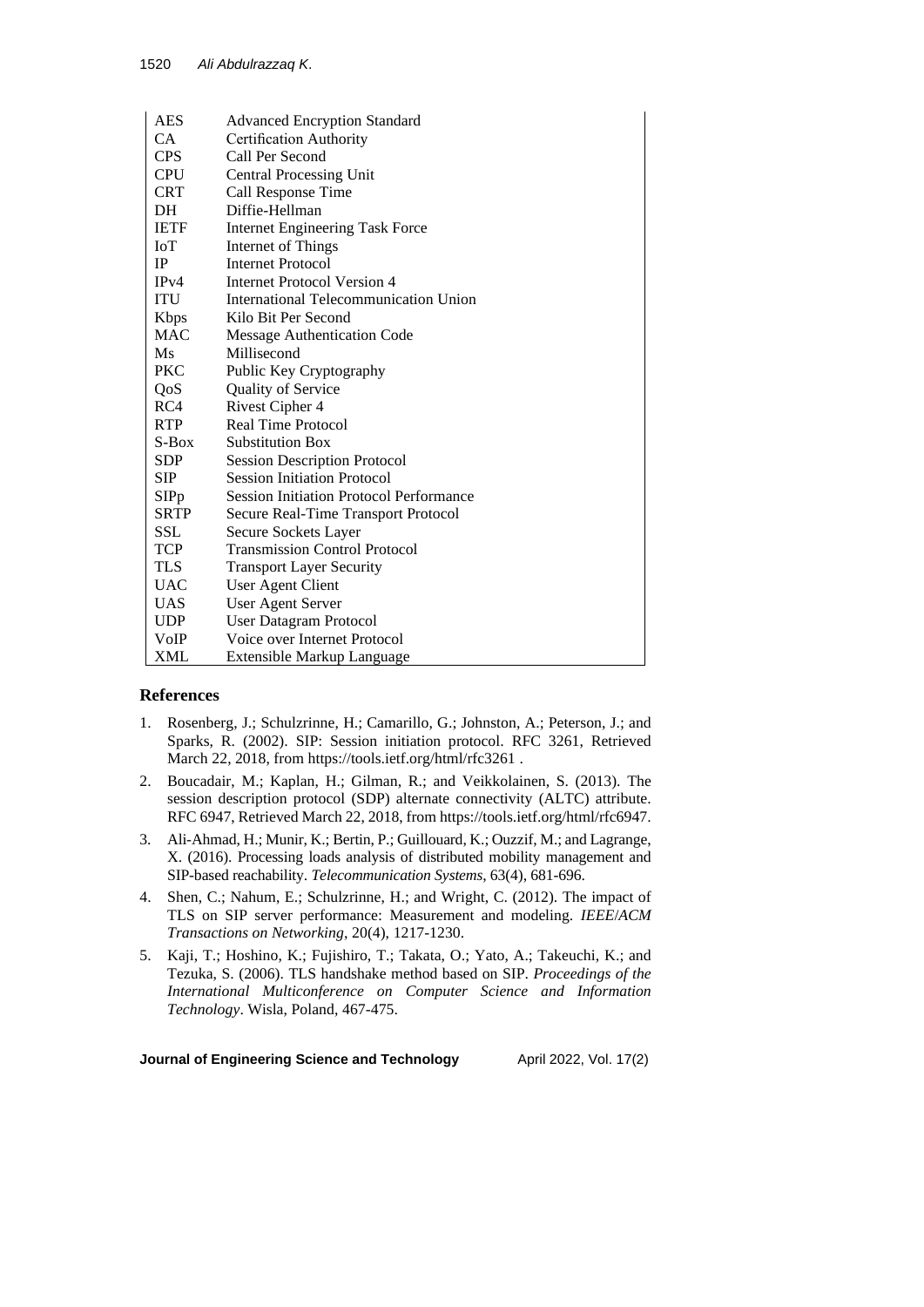- 6. Ring, J.; Choo, K.; Foo, E.; and Looi, M. (2006). A new authentication mechanism and key agreement protocol for SIP using identity-based cryptography. *Proceedings of Asia Pacific Information Technology Security Conference* (*AusCERT*). Gold Coast, Australia, 57-72.
- 7. Delignat-Lavaud, A.; Fournet, C.; Kohlweiss, M.; Protzenko, J.; Rastogi, A.; Swamy, N.; Zanella-Béguelin, S.; Bhargavan, K.; Pan, J.; and Zinzindohoue, J. (2017). Implementing and proving the TLS 1.3 record layer. *Proceedings of IEEE Symposium on Security and Privacy*. California, USA, 463-482.
- 8. Khudher, A.A. (2019). SIP aspect of IPv6 transitions: current issues and future directions. *Journal of Engineering Science and Technology* (*JESTEC*), 14(1), 448-463.
- 9. Shen, C.; Nahum, E.; Schulzrinne, H.; and Wright, C. (2010). The impact of TLS on SIP server performance. *In Principles*, *Systems and Applications of IP Telecommunications*, 59-70.
- 10. Shen, C.; Nahum, E.; Schulzrinne, H.; and Wright, C. (2012). The impact of TLS on SIP server performance: Measurement and modeling. *IEEE*/*ACM Transactions on Networking*, 20(4), 1217-1230.
- 11. Müller, S.; Bermbach, D.; Tai, S.; and Pallas, F. (2014). Benchmarking the performance impact of transport layer security in cloud database systems. *Proceedings of IEEE International Conference on Cloud Engineering*, Bosten, USA, 27-36.
- 12. Adrianto, D.; and Lin, F. (2015). Analysis of security protocols and corresponding cipher suites in ETSI M2M standards. *Proceedings of IEEE* 2*nd World Forum on Internet of Things* (*WF-IoT*), Milan, Italy, 777-782.
- 13. Zhao, L.; Iyer, R.; Makineni, S.; and Bhuyan, L. (2005). Anatomy and performance of SSL processing. *In IEEE International Symposium on Performance Analysis of Systems and Software*, Texas, USA, 197-206.
- 14. Khudher, A.A.; Aboalmaaly, M.F.; and Naeem, A.N. (2013). Telephone number addressing for SIP peering within inter-domain voice communication. *Journal of Advances in Information Sciences and Service Sciences*, 5(11), 178-189.
- 15. Khudher, A.A.; and Ramadass, S. (2015). I-tnt: phone number expansion and translation system for managing interconnectivity addressing in sip peering. *Journal of Engineering Science and Technology* (*JESTEC*), 10(2), 174-183.
- 16. Keerthi, V.K. (2016). Taxonomy of SSL/TLS attacks. *International Journal of Computer Network and Information Security*, 8(2), 15-24.
- 17. Dierks, T.; and Christopher A. (1999). The TLS protocol version 1.0. RFC 2246, Retrieved March 22, 2020, from https://tools.ietf.org/html/rfc2246.
- 18. Han, S.; Kwon, H.; Hahn, C.; Koo, D.; and Hur, J. (2016). A survey on MITM and its countermeasures in the TLS handshake protocol. *Proceedings of* 8 *th International Conference on Ubiquitous and Future Networks*, (*ICUFN*), Vienna, Austria, 724-729.
- 19. Cai, J.; Huang, X.; Zhang, J.; Zhao, J.; Lei, Y.; Liu, D.; and Ma, X. (2018). A handshake protocol with unbalanced cost for wireless updating. *IEEE Access*, 6, 18570-18581.
- 20. Abualhaj, M.; Al-tahrawi, M.; and Al-khatib, S. (2019). Performance evaluation of voip systems in cloud computing. *Journal of Engineering Science and Technology* (*JESTEC*), 14(3), 1398-1405.